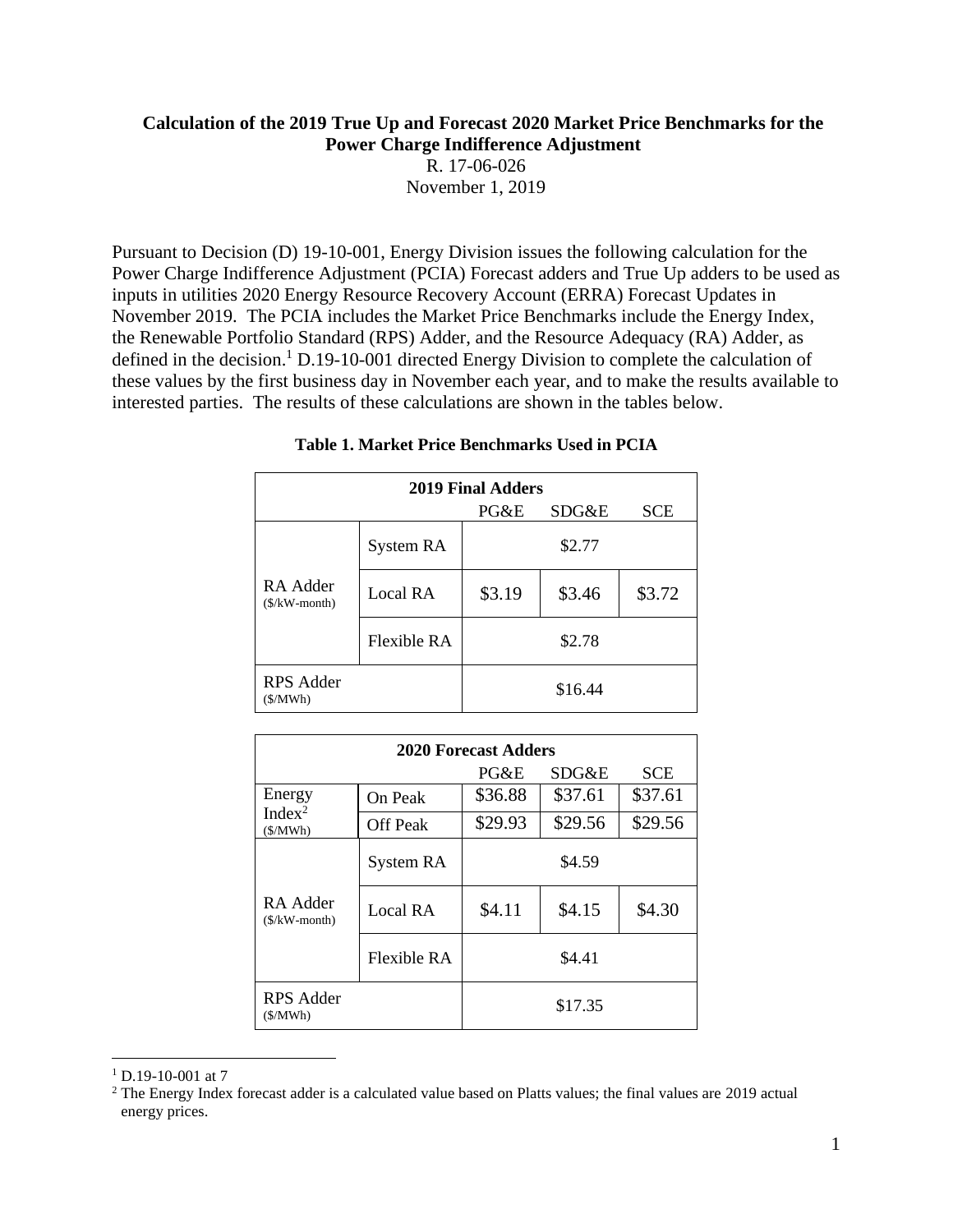#### **Market Price Benchmarks**

The calculation of the PCIA was established in D.11-12-018 and has most recently been refined in D.19-10-001.<sup>3</sup> A PCIA vintage, or a utilities' Indifference Amount for a given year, is equivalent to a utility's vintage Total Portfolio costs, less the vintage Market Value. Market Value is defined in D.19-10-001 as "the estimated financial value, measured in dollars, that is attributed to a utility portfolio of energy resources for the purpose of calculating the Power Charge Indifference Adjustment for a given year." D.19-10-001 defines Market Price Benchmarks as "estimates of the value per unit (not total portfolio value) associated with three principal sources of value in utility portfolios (energy, resource adequacy, and renewable energy)."<sup>4</sup> Market Price Benchmarks are multiplied by the relevant portfolio volume as part of the overall calculation of Market Value. The Forecasted Adders are components used in utilities' calculation of the 2020 PCIA Market Price and intended to reduce uncertainty in the indifference amount and True up Adders are used to adjust the 2019 forecast Adders for actual 2019 values.

# **RA Adder**

The RA Adder is the Market Price Benchmark that reflects the estimated value of each unit of capacity in a utility portfolio that can be used to satisfy Resource Adequacy obligations, as dollar value per kilowatt-year (\$/kW-year). The RA Adder has three subcomponents, reflecting each type of RA product required for compliance with the RA program: system, local, and flexible.<sup>5</sup>

- The Forecast RA Adder for system, flexible, and local RA were calculated using the volume-weighted average of all IOU, Community Choice Aggregator (CCA), and Electric Service Provider (ESP) RA-only market transactions executed in the fourth quarter of 2018, and the first through third quarter of 2019 for delivery in 2020. The annual Forecast RA Adder (\$/kW-year) is the sum of the monthly weighted average of the relevant transactions. Note that the time periods of data collected for the calculation of the Forecasted local RA Adder and Final Local RA adder will change in 2021 and again in 2022 and beyond.<sup>6</sup>
- The Final RA Adder for system, flexible, and local is calculated using the volumeweighted average of all IOU, CCA, and ESP RA-only market transactions executed in 2018 and first through third quarter of 2019 for delivery in 2019.

### **RPS Adder**

The RPS Adder is the Market Price Benchmark that reflects the estimated incremental value of each unit of RPS-eligible energy that is attributable to the fact of that eligibility, in \$/MWh.

<sup>&</sup>lt;sup>3</sup> The methodology of calculating the PCIA was mandated D.11-12-018 COL 3 and Resolution E-4475. Explanation of the changes to the methodology can be found in Appendix 1 of D. 18-10-019.

 $4$  D.19-10-001 at 6

 $5$  D.19-10-001 at 7

<sup>6</sup> D.19-10-001, Attachment A, at 1-2